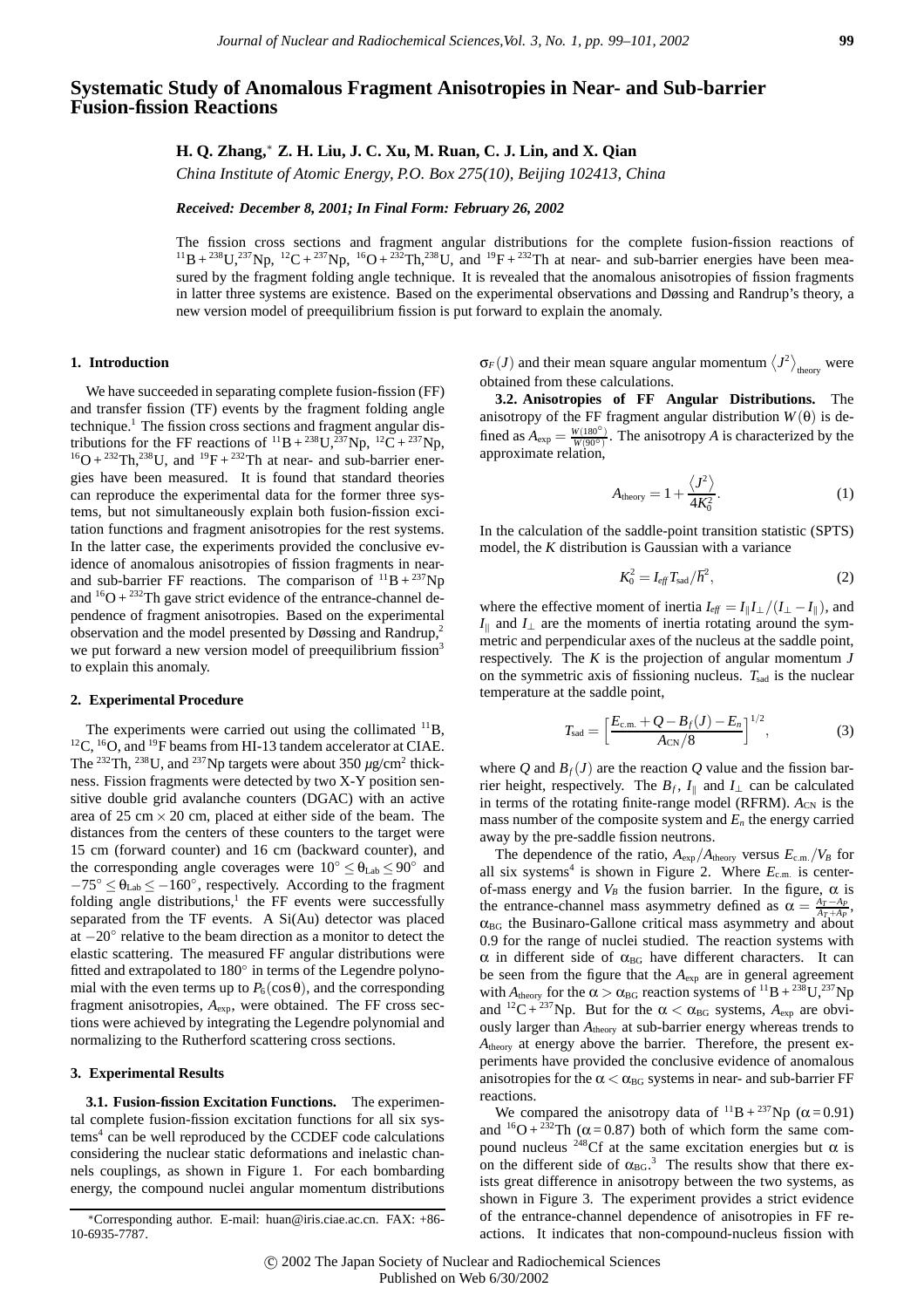

**Figure 1.** Fusion-fission excitation functions for all six systems. The solid curves are the results of the CCDEF code calculations.



**Figure 2.**  $A_{\text{exp}}/A_{\text{theory}}$  versus  $E_{\text{c.m.}}/V_B$  for all six systems.

memory of the entrance channel for the systems with  $\alpha < \alpha_{BG}$  is originally responsible for the anomalous anisotropies observed at near- and sub-barrier energies.

### **4. Preequilibrium Fission Model for Low Angular Momentum**

As pointed out by Ramamurthy et al., $5$  a characterized evidence of preequilibrium fission would show the entrancechannel dependence of fragment anisotropies for targetprojectile combination across the Businaro-Gallone ridge in mass degree of freedom. This is clearly verified by our experiments. We mentioned in our previous work<sup>3,4</sup> that, in some cases, the relaxation time of *K* degree of freedom may be larger than fission lifetime. If the relaxation process of *K* is taken into account, the variance of *K* distribution,  $\sigma_K^2$  can be expressed as,

$$
\sigma_K^2 = K_0^2 \left[ 1 - \exp(-t/\tau_K) \right],\tag{4}
$$

where  $\tau_K$  is the relaxation time of *K* degree of freedom and  $K_0^2$ the statistical equilibrium value of  $\sigma_k^2$ , assuming equilibrium at the saddle point. Døssing and Randrup<sup>2</sup> studied the dynamical



**Figure 3.** Comparison of anisotropy data of  ${}^{11}B + {}^{237}Np$  and  ${}^{16}O + {}^{232}Th$ systems. The solid and dashed lines are the predictions of SPTS for  $^{11}B + ^{237}Np$  and  $^{16}O + ^{232}Th$ , respectively.

evolution of angular momentum in damping nuclear reactions and derived the coupled equations which governed the evolution of *K* distribution. They have gotten the expression of  $\tau$ <sub>K</sub> depending on the rotational frequency ω*R*. Under some approximations,  $3,4$  the variance equation for preequilibrium (quasi) fission was obtained,

$$
\sigma_K^2(J) = K_0^2 \left[ 1 - \exp(-gJ^2) \right],\tag{5}
$$

where  $g = 2.238 I_{\parallel}^2 / (I_{\perp}^2 I_{\text{eff}})$ . The constant 2.238 MeV<sup>-1</sup> was obtained by using Back's experimental fragment anisotropy and mean square angular momentum data<sup>6</sup> at  $E_{c.m.} = 94.1$  MeV for the  ${}^{16}O + {}^{232}Th$  fusion-fission reaction.

The  $A_{\text{theory}}$  values for the <sup>16</sup>O + <sup>232</sup>Th,<sup>238</sup>U and <sup>19</sup>F + <sup>232</sup>Th systems with  $\alpha < \alpha_{BG}$  were recalculated with eq 5 and compared with the experimental data. The results for other three systems with  $\alpha > \alpha_{\text{BG}}$  were calculated by the SPTS model. All the results are displayed in Figure 4. It is evident in the figure that the theoretical predictions of the fragment anisotropies are in general agreement with the measured ones. Therefore, the anomalous anisotropies of fission fragments in near- and sub-barrier FF reaction systems with  $\alpha < \alpha_{BG}$  are successfully explained by means of our preequilibrium fission model.